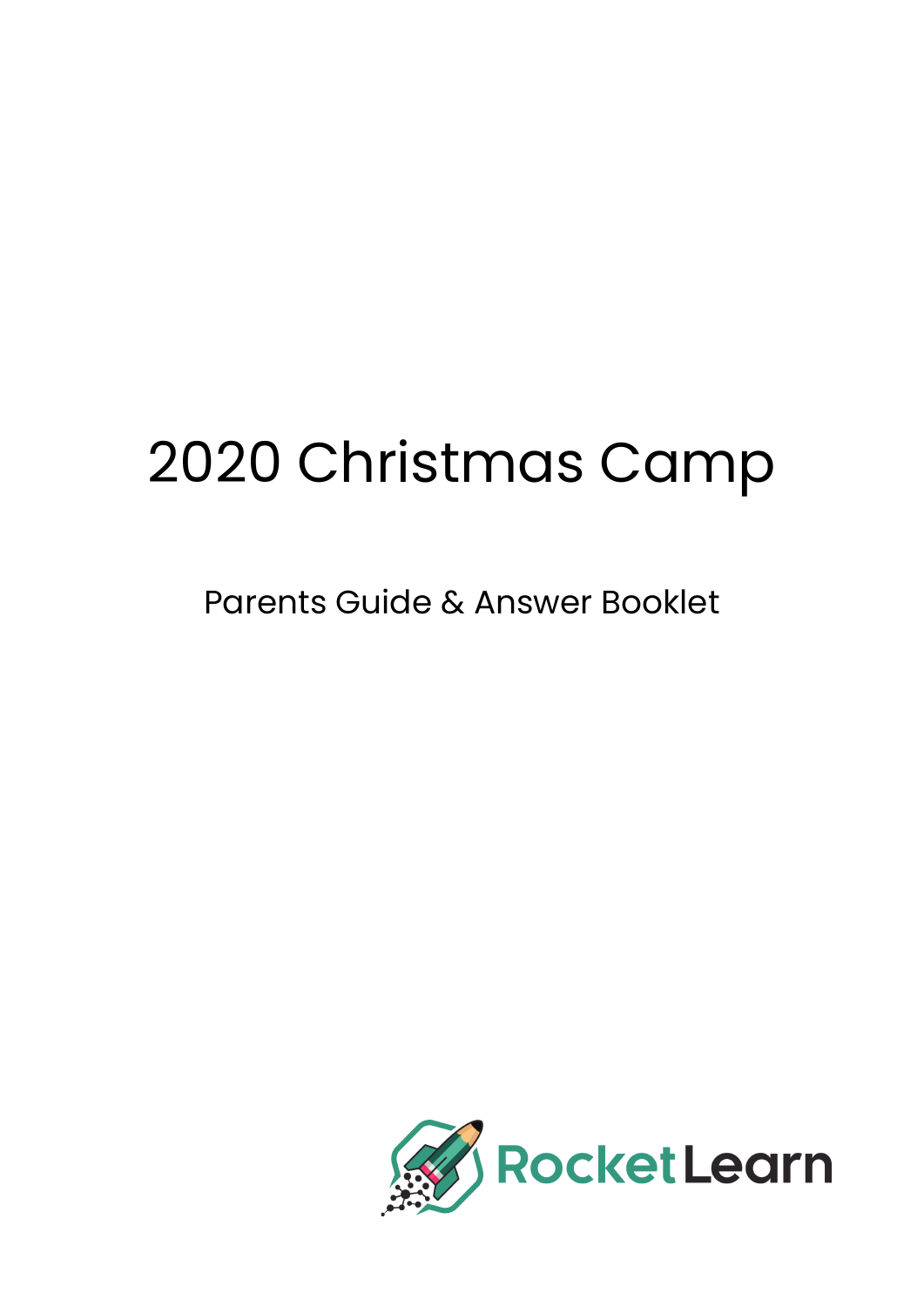# Welcome to the RocketLearn Christmas Camp

Welcome to our Christmas Camp booklet!

This booklet gives you the answers to the questions posed in the student workbooks together with some tips on how we teach certain topics which we hope you will find useful.

Each day your child will have an online lesson in Maths and English – maths lessons will go live at 9:30am, 10am and 10:30am for years 3-4, 5-6 and 7-8 respectively (if they miss it, the lessons will remain available – we find children prefer to have a set time though). The English session is daily at 11am and here we will be helping children write their own 500 word story. Each afternoon at 2pm there will be "Afternoon Antics" with our co-founder Mr Garner. Mr Garner will be posing questions to make children think, together with some optional tasks and opportunities to win prizes. Those of you who are RocketLearn members will be familiar with Mr Garner having seen him in our weekly broadcasts.

We have provided each child with a workbook – we ask that you mark the maths using this booklet. For those children who are RocketLearn members, there will also be corresponding work set on our online platforms which will adjust using AI to your child's individual ability.

We very much hope your child enjoys this RocketLearn Camp. RocketLearn is a new way to learn and boost academic achievement. Our members have access to cutting edge online learning platforms overseen by a personal academic coach who sets work and provides monthly reports on progress. We aim to bring the best of education technology to families directly with professional teacher intervention and support where needed. Completing an hour of RocketLearn activities weekly is extremely beneficial for the academic achievement of children and it also inspires a love of learning. The individual approach means that RocketLearn works for all – children who need stretching or those who need a little extra support.

We hope the camp gives you a flavour of RocketLearn, and if you think your child would benefit from signing up to their own tailored programme please do visit www.rocketlearn.co.uk – we have a heavily discounted pilot launching in Jan '21.

#### **The RocketLearn Team.**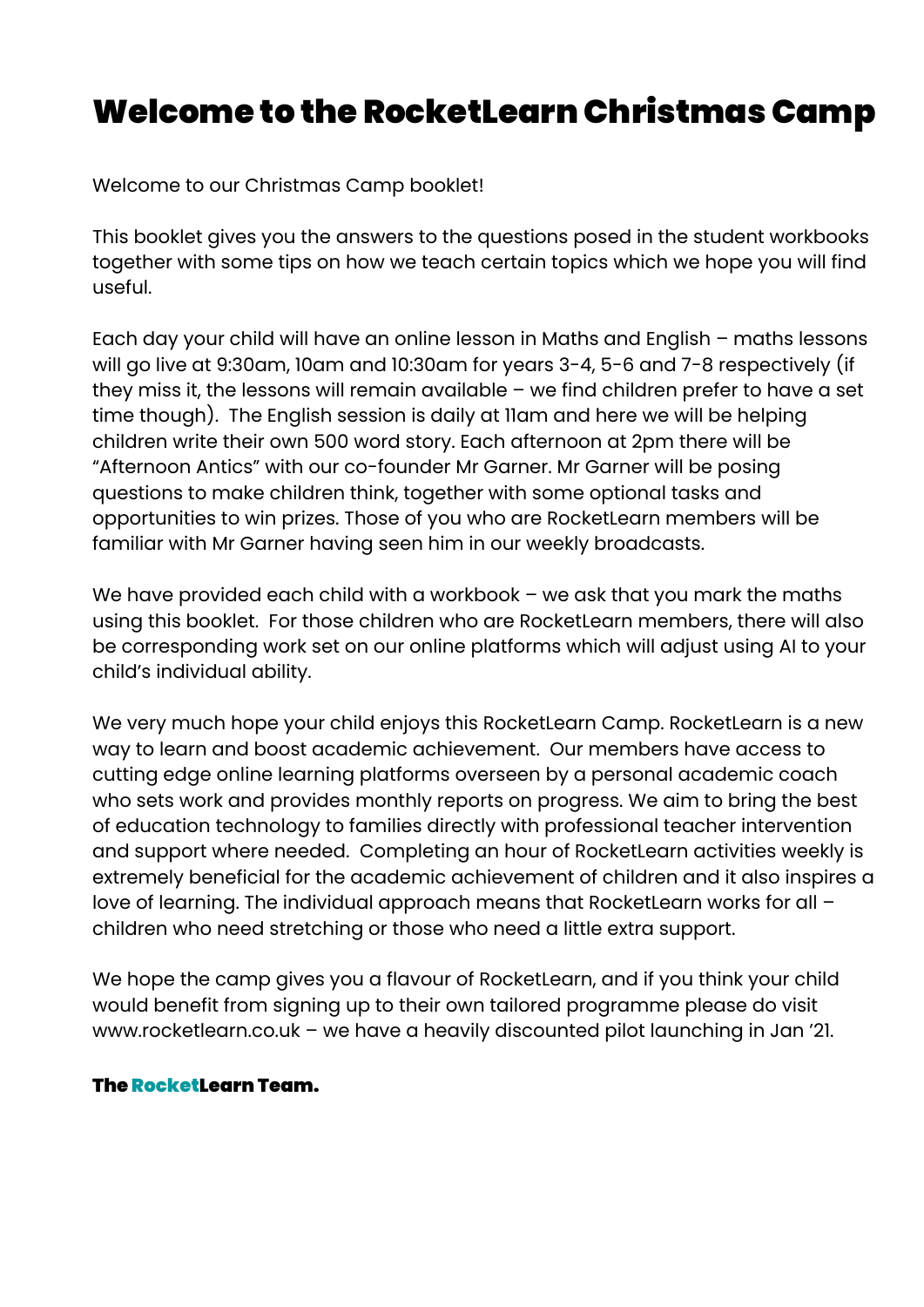#### Bronze - Mathematics

### Day 1 - Equivalent Fractions

Answers

 $(1)$   $^{4}/_{8}$   $(2)$   $^{4}/_{6}$   $(3)$   $^{2}/_{8}$   $(4)$   $^{2}/_{8}$   $(5)$   $^{8}/_{12}$   $(6)$   $^{4}/_{10}$   $(7)$   $^{2}/_{8}$   $(8)$   $^{4}/_{6}$   $(9)$   $^{4}/_{12}$ 

(10) A diagram with either 3/4 or 9/12 segments coloured in (11) A diagram with with 1/2 or 4/8 segments coloured in.

$$
(12) \frac{2}{4} = \frac{4}{8} = \frac{8}{16} \left(13\right) \frac{2}{8} = \frac{3}{12} = \frac{4}{16} \left(14\right) \frac{2}{10} = \frac{3}{15} = \frac{4}{20}
$$
\n
$$
(15) \frac{4}{6} = \frac{6}{9} = \frac{8}{12} \left(16\right) \frac{8}{12} = \frac{10}{15} = \frac{12}{18} \left(17\right) \frac{16}{20} = \frac{20}{25} = \frac{24}{30}
$$
\n
$$
(18) \frac{8}{28} = \frac{10}{35} = \frac{12}{42} \left(19\right) \frac{24}{54} = \frac{28}{63} = \frac{32}{72}
$$

Notes for parents:

Fractions are hard for children; fractions look strange and they exist as a concept almost entirely outside of children's daily experience. If your child is struggling, this is quite normal at first! The key points to emphasise are:

- Fractions are numbers between 0 and 1
- Different fractions can be exactly the same size
- The bottom of a fraction is the denominator; the denominator determines how many segments '1 whole' has been split into. Please use the correct terminology at all times when discussing mathematics with your child - this is important.
- The top of the fraction is the numerator. The numerator tells you how segments of the denominator are being referred to.

There are some *fraction walls* in day one of the booklet which are useful for explaining these concepts. Showing your child visually that 2 halves = one whole, 4 quarters = one whole etc., can be quite powerful and this also leads nicely into discussions around how  $\frac{1}{2} = \frac{2}{4} = \frac{4}{8}$ . Explaining this concept as you break up a large bar of chocolate is also a sure-fire way to get your child's attention (and have lots of fun!) with this challenging topic.

The Day 1 activities also introduce the concept of using mathematics to work out equivalent fractions in addition to using the fraction walls. It does this in the form of sequences and this affords the opportunity to emphasise that if you multiply or divide the numerator and denominator by the same amount, then you are left with a fraction that is exactly the same number, despite looking different.

Finally, don't worry if your child doesn't finish all of the questions - please ask your child to stop after 30 minutes. We've got a whole week to revisit concepts and we want to keep your child nice and enthusiastic!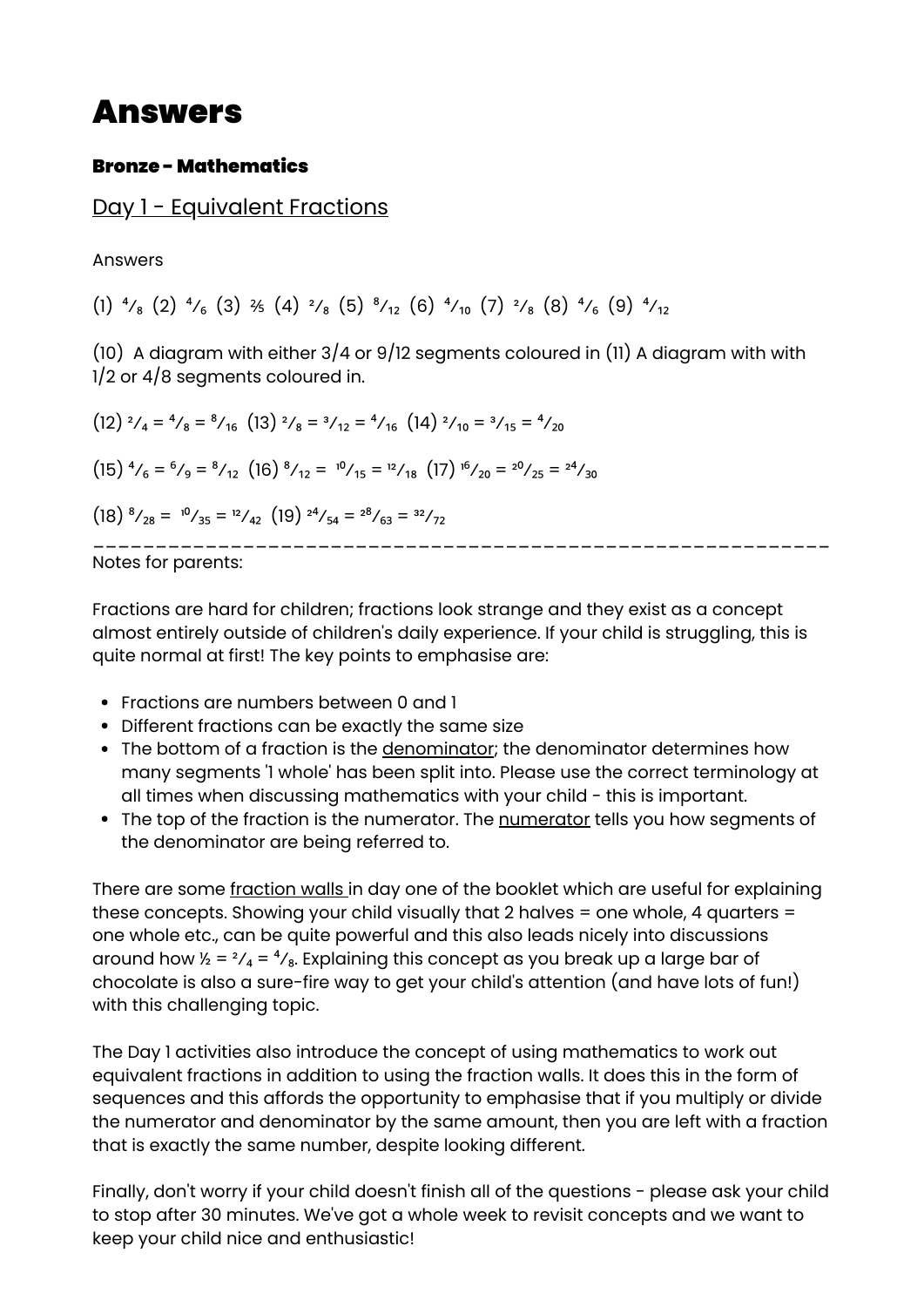### Bronze - Mathematics

# Day 2 - Counting in fractions

Answers

 $(1)$   $^{6}/_{9}$  &  $^{8}/_{9}$   $(2)$   $^{2}/_{7}$  &  $^{5}/_{7}$   $(3)$   $^{1}/_{5}$  &  $^{3}/_{6}$   $(4)$   $^{5}/_{10}$  &  $^{7}/_{10}$  & 1  $(5)$   $^{2}/_{4}$  &  $^{3}/_{4}$  & 1  $(6)$   $^{1}/_{5}$  &  $^{2}/_{5}$  & ⅗ & ⅘ & 1

In the Zone: ⅓ & ⅔ & 1

 $(7)$   $\frac{2}{10}$  &  $\frac{4}{10}$  &  $\frac{6}{10}$  &  $\frac{8}{10}$  & 1  $(8)$   $\frac{2}{8}$  &  $\frac{4}{8}$  &  $\frac{6}{8}$  & 1  $(9)$  1  $\frac{2}{3}$  & 2 & 2  $\frac{2}{3}$  & 3

 $(10)$  1 ½ & 2 & 2 ½ & 3  $(11)$   $\frac{9}{10}$  & 1 $\frac{5}{10}$  & 2 ¼  $\frac{6}{10}$  & 2  $\frac{4}{10}$ 

Notes for parents:

In today's lesson, we focus on how only the numerator changes when we count in fractions. We particularly focus on when we get to 'one whole' - as this reinforces our definition that a fraction is a number between 0 and 1. This is why we also look at mixed numbers today so that the children get a sense of counting up 'in-between' numbers.

# Day 3 - Tenths and hundredths

Answers

Up and running (Left to right): One tenth & ¼. / seven tenths &  $\frac{7}{10}$  / three tenths  $\& \frac{3}{10}$  / nine tenths  $\& \frac{9}{10}$ 

In the Zone: Letter X (a) two tenths (b)  $\frac{2}{10}$  / Letter Y (a) five tenths (b)  $\frac{5}{10}$  / Letter Z (a) Eight tenths  $(b)$ <sup>8</sup>/<sub>10</sub>

 $(1)$   $^{6}/_{10}$   $(2)$   $^{8}/_{10}$   $(3)$   $^{1}/_{10}$   $(4)$  1 or  $^{10}/_{10}$ 

Genius Level Part 1: (1a) Thirty-four hundredths (1b)  $\frac{34}{100}$  (2a) Seventy-eight hundredths  $(2b)$ <sup>78</sup>/<sub>100</sub>

Genius level Part 2: (5)  $^{70}/_{100}$  (6)  $^{40}/_{100}$  (7)  $^{8}/_{10}$  (9)  $^{4}/_{10}$  (10)  $^{5}/_{10}$  &  $^{50}/_{100}$  (11)  $^{2}/_{10}$  &  $^{20}/_{100}$  (12)  $^{8}/_{10}$  &  $^{80}/_{100}$  (13)  $^{43}/_{100}$  (14)  $^{6}/_{10}$  &  $^{7}/_{100}$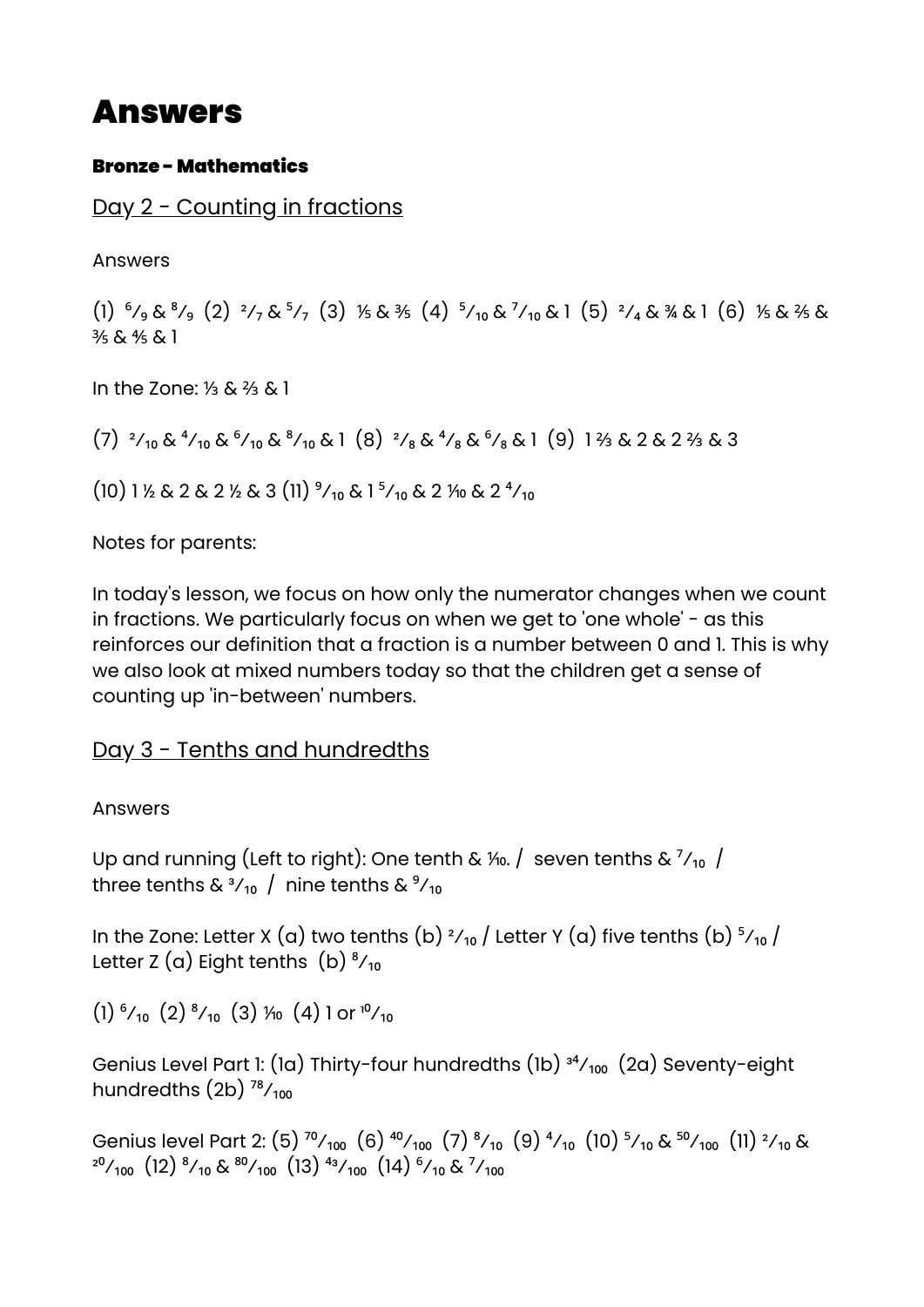# Bronze - Mathematics

# Day 4 - Counting in fractions

Answers

Getting up and running: (1) ¾ (2)  $\frac{5}{10}$  (3)  $\frac{4}{5}$  (4)  $\frac{5}{9}$  (5)  $\frac{9}{10}$  (6)  $\frac{4}{12}$ In the zone now: (7) ¾ (8)  $\frac{2}{4}$  or ½ (9)  $\frac{9}{11}$  (10)  $\frac{4}{11}$  (11)  $\frac{2}{9}$  (12)  $\frac{7}{12}$ 

Genius Level: (13)  $\frac{6}{9}$  or  $\frac{26}{3}$  (14)  $\frac{6}{12}$  or  $\frac{1}{2}$  (15)  $\frac{1}{11}$  (16)  $\frac{3}{8}$  (17)  $\frac{4}{7}$  (18)  $\frac{1}{15}$ 

# Day 5 - Round up and quiz

After today's lesson, there is an online quiz. Your child can undertake this at: bit.ly/RLXMASMATH

This is a multiple choice quiz to help the children review what they have learned (RocketLearn members - your academic coach will go through any gaps with you). It is based upon all the work that we have completed in the booklet this week. The children will immediately see how they have scored and they can re-take it if they wish. Scores of 10+ will result in an electronic certificate being sent to you.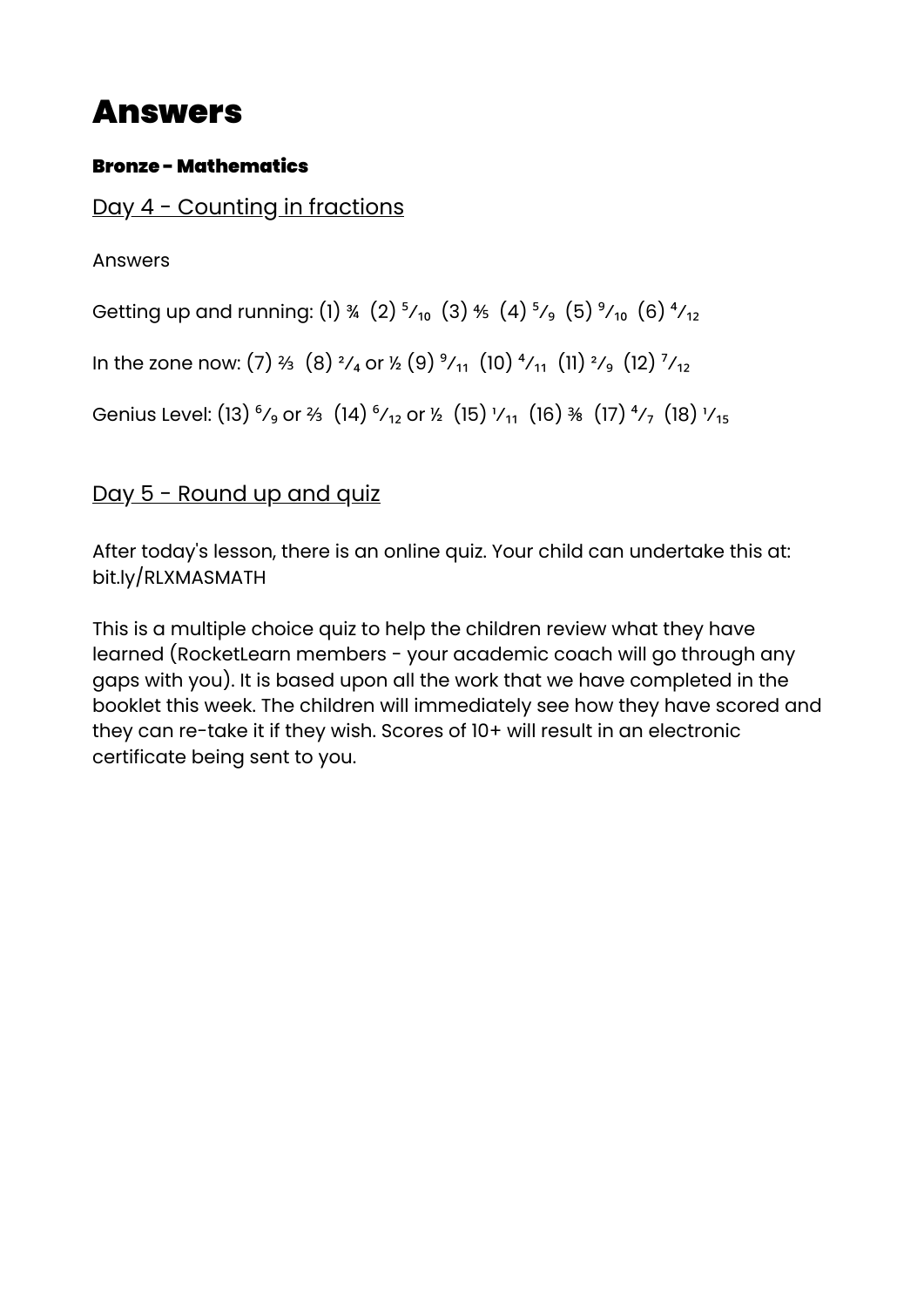### Silver - Mathematics

# Day 1 - Simplifying fractions

Answers

Getting up and running: (1) ½ (2) ¾ (3) ½ (4) ½ (5) ¾ (6) ½ in the zone now: (7) ⅘ (8) ⅓ (9) ¼ (10) ⅔ (11) ⅚ (12) ⅘ (13) ⅓ (14) ⅔ Getting harder: (15)  $\frac{3}{10}$  (16)  $\frac{17}{20}$  (17)  $\frac{3}{5}$  (18)  $\frac{17}{25}$  (19)  $\frac{25}{5}$  (20)  $\frac{7}{12}$  (21)  $\frac{76}{5}$  (22)  $\frac{4}{9}$ \_\_\_\_\_\_\_\_\_\_\_\_\_\_\_\_\_\_\_\_\_\_\_\_\_\_\_\_\_\_\_\_\_\_\_\_\_\_\_\_\_\_\_\_\_\_\_\_\_\_\_\_\_\_\_\_\_\_\_ Notes for parents:

Fractions are hard for children; fractions look strange and they exist as a concept almost entirely outside of children's daily experience. If your child is struggling, this is quite normal at first! The key points to emphasise are:

- Fractions are numbers between 0 and 1
- Different fractions can be exactly the same size
- The bottom of a fraction is the denominator; the denominator determines how many segments '1 whole' has been split into. Please use the correct terminology at all times when discussing mathematics with your child - this is important.
- The top of the fraction is the numerator. The numerator tells you how segments of the denominator are being referred.

The Day 1 activities introduce the concept of using mathematics to simplify fractions. It does so by introducing common factors (numbers that you can divide the numerator and denominator by). To find the most simplified form of a fraction, you need to use the highest common factor. Simplifying fractions shows children the importance of knowing their times tables by heart.

Finally, don't worry if your child doesn't finish all of the questions - please ask your child to stop after 30 minutes. We've got a whole week to revisit concepts and we want to keep your child nice and enthusiastic!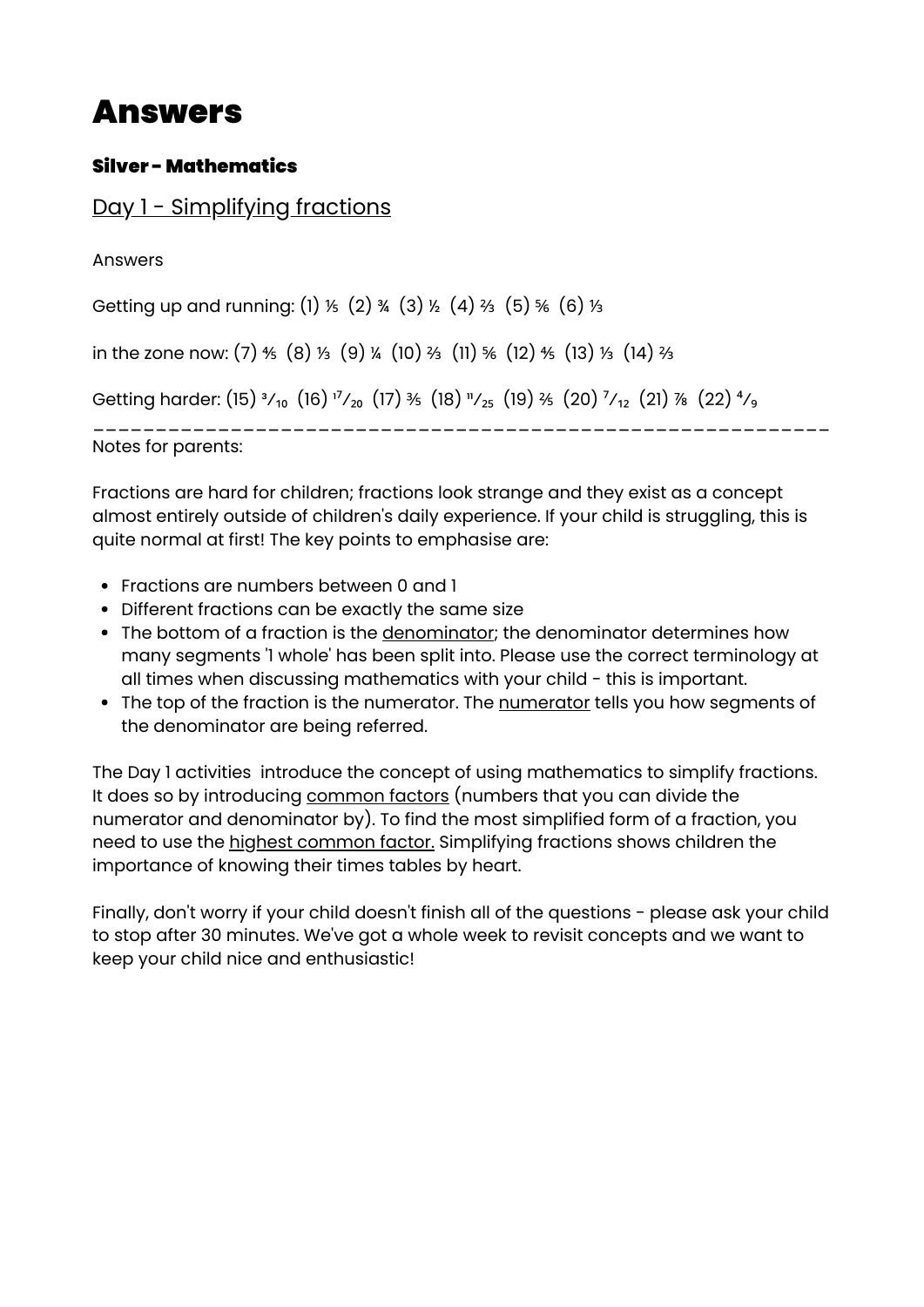### Silver - Mathematics

# Day 2 - Equivalent Fractions

Answers

Getting up and running: (1)  $\frac{1}{5}$  &  $\frac{1}{10}$  (2)  $\frac{2}{3}$  &  $\frac{4}{6}$  (3)  $\frac{1}{2}$  &  $\frac{4}{8}$  (4)  $\frac{5}{8}$  &  $\frac{10}{16}$ in the zone now: (5)  $\frac{4}{16}$  &  $\frac{5}{20}$  &  $\frac{6}{24}$  (6)  $\frac{8}{12}$  &  $\frac{10}{15}$  &  $\frac{12}{18}$  (7)  $\frac{12}{40}$  &  $\frac{15}{50}$  &  $\frac{18}{60}$  (8) Genius level: (9)  $\frac{8}{12}$  (10)  $\frac{6}{14}$  (11)  $\frac{42}{48}$  (12)  $\frac{40}{100}$  (13)  $\frac{16}{36}$  (14)  $\frac{75}{100}$ And finally: (15)  $\frac{6}{7}$  (16)  $\frac{1}{12}$  (17)  $\frac{7}{20}$  (18)  $\frac{26}{3}$  (19)  $\frac{56}{3}$  (20)  $\frac{36}{4}$  (21)  $\frac{36}{3}$  (22)  $\frac{17}{25}$ \_\_\_\_\_\_\_\_\_\_\_\_\_\_\_\_\_\_\_\_\_\_\_\_\_\_\_\_\_\_\_\_\_\_\_\_\_\_\_\_\_\_\_\_\_\_\_\_\_\_\_\_\_\_\_\_\_\_\_ Notes for parents:

In today's session, we introduce common multiples as the opposite of common factors. We are also reinforcing that with equivalent fractions, whatever you do to one part of a fraction, you must do to the other. We also practice simplifying fractions once more using common factors.

# Day 3 - Comparing / Ordering Fractions

Answers

Getting up and running: (Less than half)  $^{40}$ /<sub>100</sub> &  $^{10}$ /<sub>40</sub> &  $^{3}$ /<sub>7</sub> (one half)  $^{25}$ /<sub>50</sub> &  $^{2}$ /<sub>4</sub> &  $^{16}$ /<sub>32</sub> (between half and one)  $\frac{4}{6}$  &  $\frac{8}{14}$ 

in the zone now:  $(2)$  %  $(3)$  %  $(4)$  %  $(5)$  %

Genius level:  $(6)$  >  $(7)$  <  $(8)$  <  $(9)$  >  $(10)$  <  $(11)$  >  $(12)$  <  $(13)$  >

# Day 4 - Fractions; Addition / Subtraction

#### Answers

Getting up and running: (1)  $\frac{3}{2}$  (2)  $\frac{2}{4}$  or  $\frac{1}{2}$  (3)  $\frac{9}{11}$  (4)  $\frac{4}{11}$  (5)  $\frac{2}{9}$  (6)  $\frac{7}{12}$ 

in the zone now: (7)  $^{4}/_{8}$  & % (8)  $^{10}/_{12}$  &  $^{1}/_{12}$  (9)  $^{3}/_{9}$  &  $^{8}/_{9}$  (10)  $^{8}/_{10}$  &  $^{1}/_{10}$ 

Genius level: (11)  $^{4}/_{6}$  or  $^{2}/_{3}$  (12)  $^{9}/_{10}$  (13)  $^{4}/_{6}$  or  $^{2}/_{3}$  (14)  $^{5}/_{12}$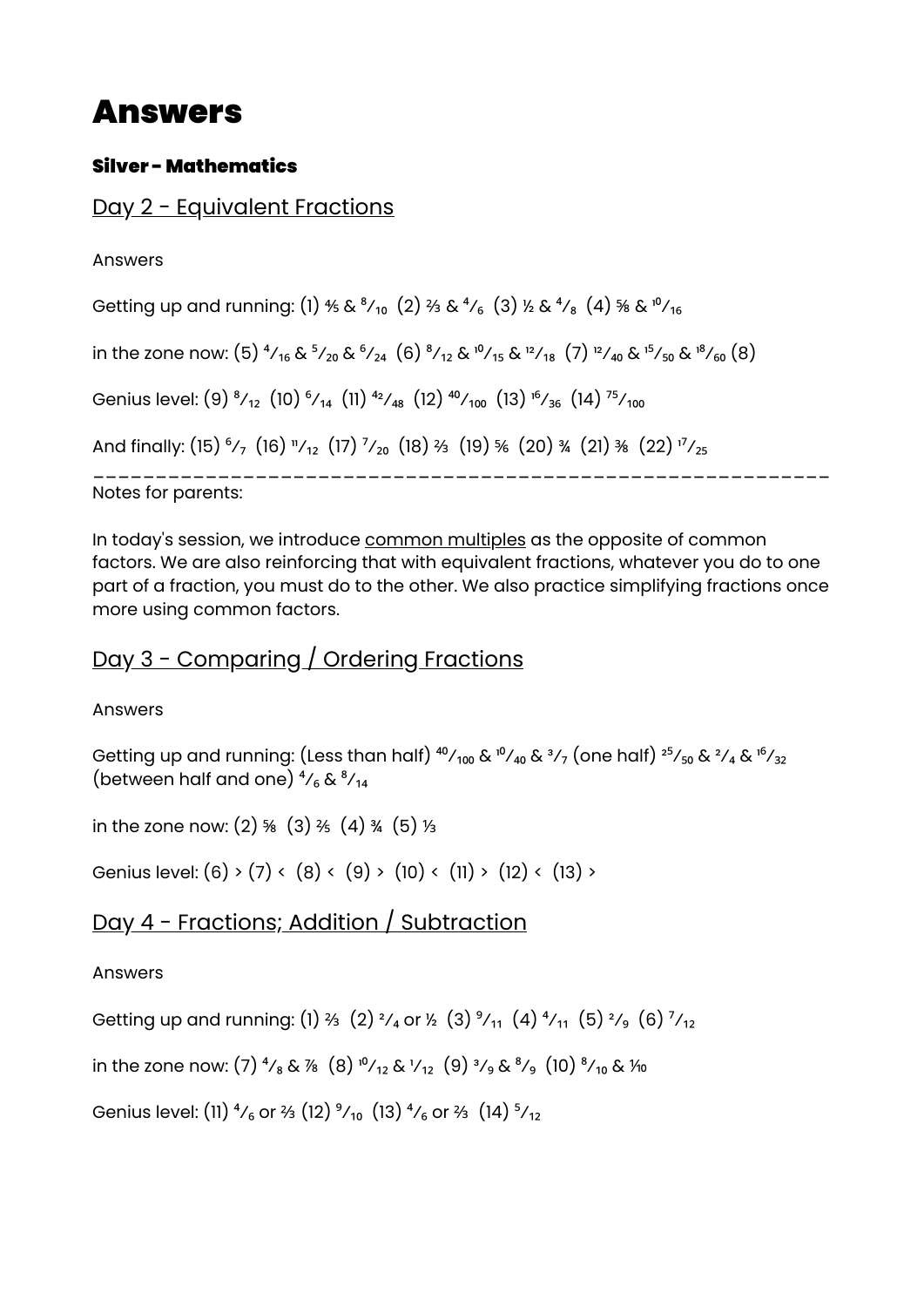# Silver - Mathematics

# Day 5 - Round up and quiz

After today's lesson, there is an online quiz. Your child can undertake this at: bit.ly/RLSILVERMATHS

This is a multiple choice quiz to help the children review what they have learned (RocketLearn members - your academic coach will go through any gaps with you). The children will immediately see how they have scored and they can re-take it if they wish. Scores of 10+ will result in an electronic certificate being sent to you.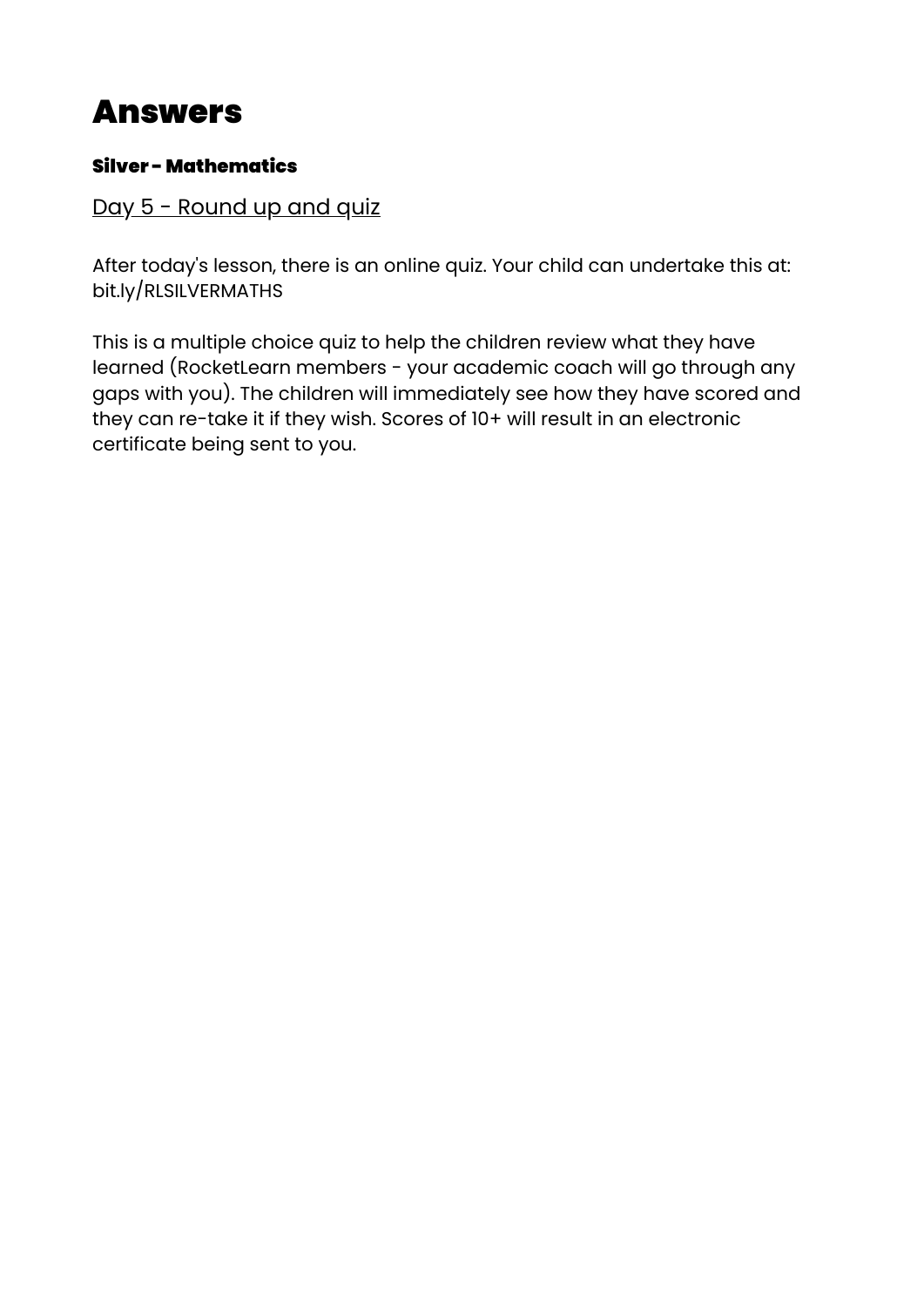### Gold - Mathematics

# Day 1 - Simplifying fractions

Answers

Getting up and running: (1) ½ (2) ¼ (3) ½ (4) ¼ (5) ½ (6) ¾ (7) ½ (8) ½ (9) ¾

in the zone now: (10) ¾ (11) ⅔ (12) ¾ (13)  $\frac{7}{10}$  (14) ½ (16) ⅔

Getting harder: (17) a *Y*<sub>10</sub> b ¼ c ¾ d  $\frac{7}{10}$  (18) a *Y*<sub>10</sub> b ½ c  $\frac{1}{20}$  d <sup>5</sup>

Genius Level:  $(19)$  <sup>5</sup>%  $(20)$  <sup>13</sup>/<sub>20</sub>

\_\_\_\_\_\_\_\_\_\_\_\_\_\_\_\_\_\_\_\_\_\_\_\_\_\_\_\_\_\_\_\_\_\_\_\_\_\_\_\_\_\_\_\_\_\_\_\_\_\_\_\_\_\_\_\_\_\_\_ Notes for parents:

Fractions are hard for children; fractions look strange and they exist as a concept almost entirely outside of children's daily experience. If your child is struggling, this is quite normal at first! The key points to emphasise are:

- Fractions are numbers between 0 and 1
- Different fractions can be exactly the same size
- The bottom of a fraction is the denominator; the denominator determines how many segments '1 whole' has been split into. Please use the correct terminology at all times when discussing mathematics with your child - this is important.
- The top of the fraction is the numerator. The numerator tells you how segments of the denominator are being referred to.

The Day 1 activities introduce the concept of using mathematics to simplify fractions. It does so by introducing common factors (numbers that you can divide the numerator and denominator by). To find the most simplified form of a fraction, you need to use the highest common factor. Simplifying fractions shows children the importance of knowing their times tables by heart.

We also introduce some mastery level word problems to really challenge!

Finally, don't worry if your child doesn't finish all of the questions - please ask your child to stop after 30 minutes. We've got a whole week to revisit concepts and we want to keep your child nice and enthusiastic!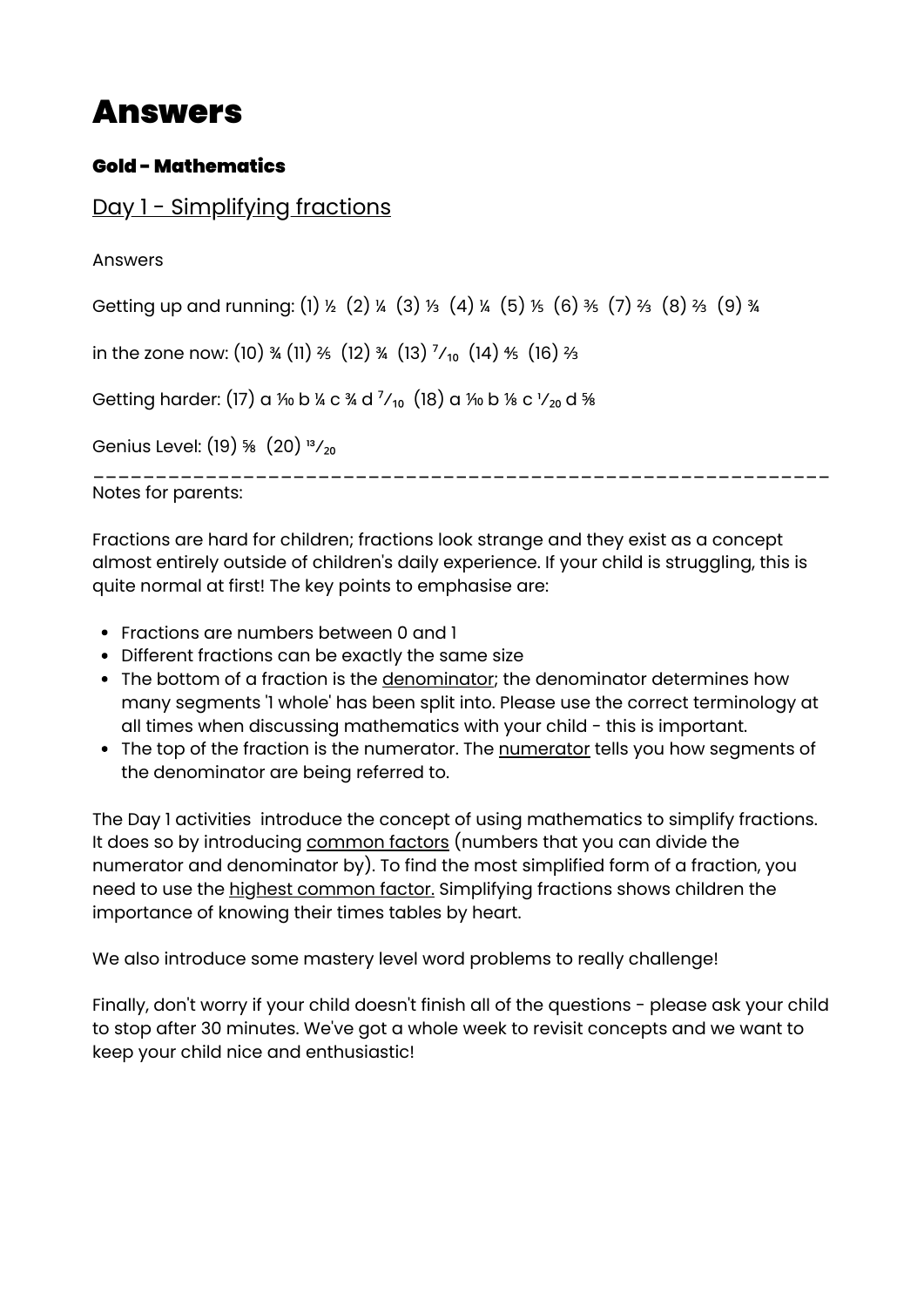### Gold - Mathematics

# Day 2 - Comparing / Ordering Fractions

Answers

Getting up and running: (Less than half)  $^{40}$ /<sub>100</sub> &  $^{10}$ /<sub>40</sub> &  $^{3}$ /<sub>7</sub> (one half)  $^{25}$ /<sub>50</sub> &  $^{2}$ /<sub>4</sub> &  $^{16}$ /<sub>32</sub> (between half and one)  $\frac{4}{6}$  &  $\frac{8}{14}$ 

In the zone now:  $(2)$  %  $(3)$  %  $(4)$  %  $(5)$  %

You're totally flying now:  $(6)$  >  $(7)$  <  $(8)$  <  $(9)$  >  $(10)$  <  $(11)$  >  $(12)$  <  $(13)$  >

Genius Level Part 1: (14) ¼, ¼, ¼, <sup>5</sup>/<sub>12</sub> (15) ¼, <sup>3</sup>/<sub>16</sub>, ¼, <sup>3</sup>/<sub>2</sub> (16)  $^{13}$ /<sub>10</sub>, <sup>7</sup>/<sub>5</sub>,  $^{145}$ /<sub>100</sub>, <sup>3</sup>/<sub>2</sub>

Genius Level Part 2: (14b)  $\frac{2}{6}$ ,  $\frac{2}{7}$ , ¼, ½ (15b)  $\frac{11}{12}$ , ½, ½, ½ (16b)  $\frac{15}{8}$ ,  $\frac{9}{5}$ ,  $\frac{7}{4}$ ,  $\frac{17}{10}$ 

Super challenge:  $(17)$   $\frac{9}{40}$   $(18)$   $\frac{4}{9}$ 

### Day 3 - Fractions; Addition / Subtraction

Answers

Getting up and running: (1)  $^{4}/_{8}$  &  $^{7}/_{8}$  (2)  $^{3}/_{9}$  &  $^{8}/_{9}$  (3)  $^{10}/_{12}$  &  $^{1}/_{12}$  (4)  $^{8}/_{10}$  &  $^{1}/_{10}$ 

in the zone now: (5)  $\frac{4}{6}$  or  $\frac{2}{3}$  (6)  $\frac{9}{10}$  (7)  $\frac{4}{6}$  or  $\frac{2}{3}$  (8)  $\frac{5}{12}$ 

Genius level: (8)  $2 + 3 = 4\frac{5}{7}$  (9)  $61-37 = 3\frac{24}{100}$  or  $3\frac{6}{25}$  (10)  $1\frac{2}{12}$  or  $1\frac{1}{6}$  (11)  $\frac{3}{6}$  or  $\frac{1}{2}$ 

 $(12)$  3  $\frac{9}{12}$  or 3  $\frac{3}{4}$   $(13)$  2  $\frac{29}{100}$   $(14)$  7  $\frac{21}{40}$   $(15)$  6  $\frac{11}{18}$ 

### Day 4 - Multiplying pairs of fractions

#### Answers

In the zone all the way: (1)  $\frac{1}{10}$  (2)  $\frac{1}{12}$  (3)  $\frac{3}{40}$  (4)  $\frac{45}{120}$  /  $\frac{3}{8}$  (5)  $\frac{12}{40}$  /  $\frac{3}{10}$  (6)  $\frac{28}{50}$  /  $\frac{14}{25}$  $(7)$   $^{24}/_{90}$  /  $^{4}/_{15}$   $(8)$   $^{14}/_{24}$  /  $^{7}/_{12}$   $(9)$   $^{66}/_{88}$  /  $^{34}$   $(10)$   $^{20}/_{15}$  /  $^{4}/_{3}$  / 1 ½  $(11)$   $^{78}/_{63}$  /  $^{26}/_{21}$  / 1  $^{5}/_{21}$  $(12)$   $\frac{72}{30}$   $\frac{12}{5}$   $\frac{23}{5}$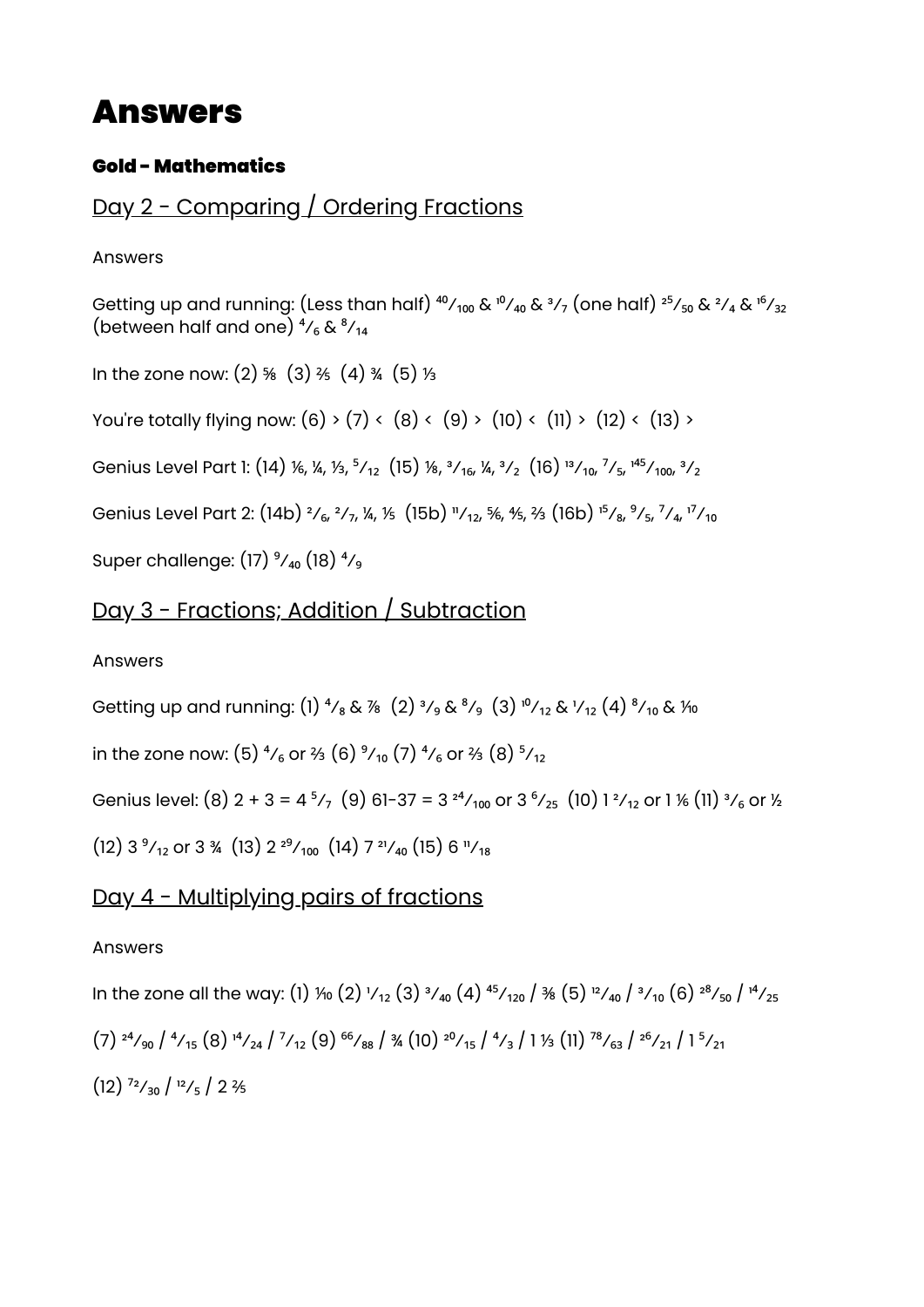### Gold - Mathematics

# Day 5 - Round up and quiz

After today's lesson, there is an online quiz. Your child can undertake this at: bit.ly/RLGOLDMATHS

This is a multiple choice quiz to help the children review what they have learned (RocketLearn members - your academic coach will go through any gaps with you). The children will immediately see how they have scored and they can re-take it if they wish. Scores of 10+ will result in an electronic certificate being sent to you.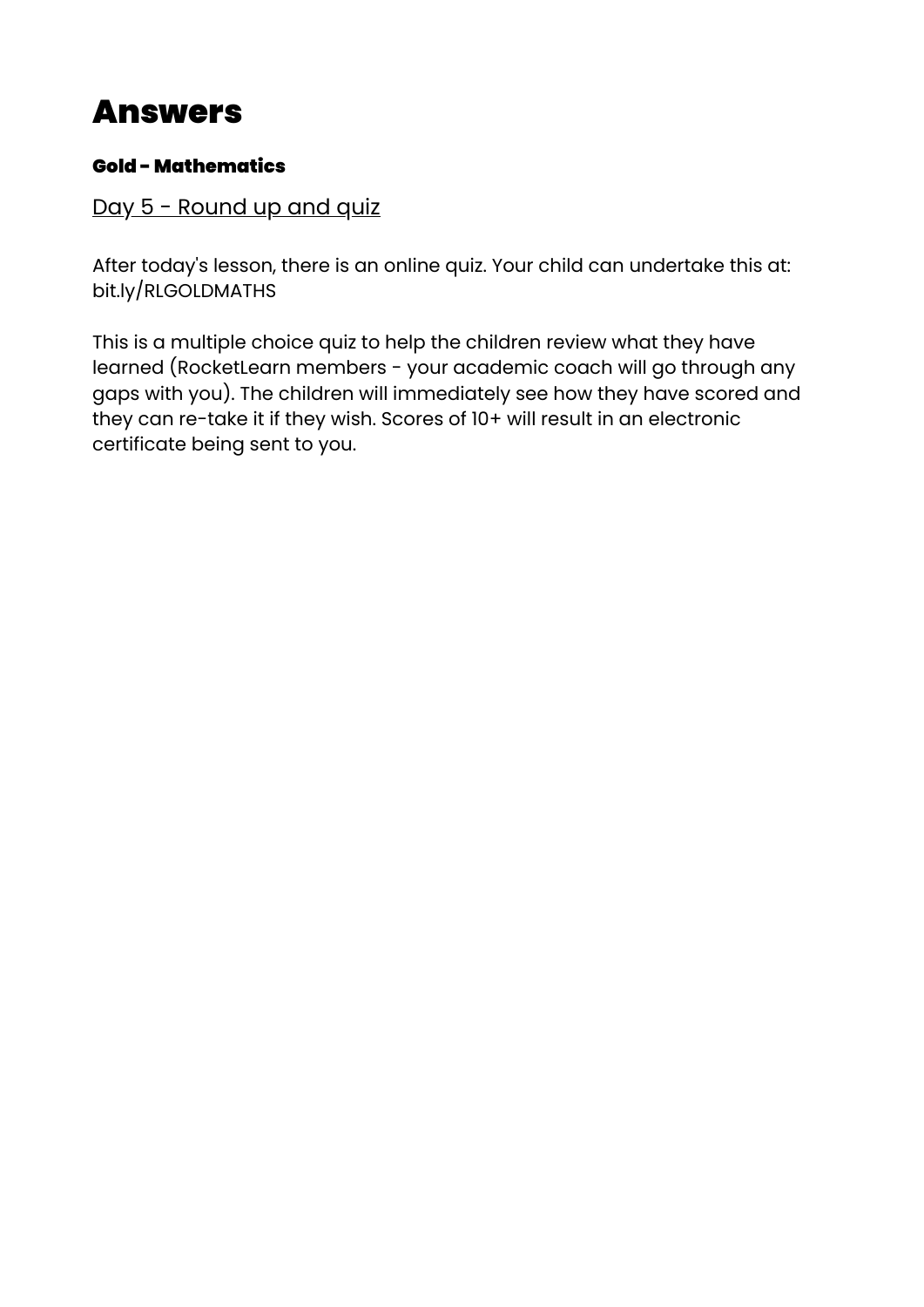# Guidance

# English

The focus for the English is to encourage your child to write a Christmasthemed 500 word story. Many children will already be familiar with this type of fiction writing, given that millions of children enter the BBC Radio 2 fivehundred word competition each year.

Your child will already receive lots of guidance on SPAG (Spelling, Punctuation and Grammar) - that is, technical proficiency in writing, at school. So rather than looking at (and worrying) about this, we're going to deliberately focus on the creative side of the story writing process.

So we're going to be thinking about genres and characters and plotting and dilemmas and backstories and story mountains! All the good stuff that encourages imagination and is great fun (and reminds children that THEY DO really love English!)

The only rule with this story is that none of the characters are allowed to expire, perish, croak, give up the ghost or otherwise exsanguinate (you'd be amazed at the number of children, who, rather than think up a compelling ending for their fabulous story, simply bump off all the main characters with a flick of the pen in a cataclysmic asteroid impact / volcanic explosion / alien invasion etc!)

Do support your child with the story if you are able - we guarantee that you will have a fabulous time going on flights of fancy together as you think up new characters and story lines!

If your child would like to enter our 500 word competition, please submit their entries to info@rocketlearn.co.uk We don't mind if these are submitted in typed form, or by way of taking photos of the stories. The deadline for submissions is 23:59 on the 31st December 2020 - with Amazon vouchers being awarded for the best entries.